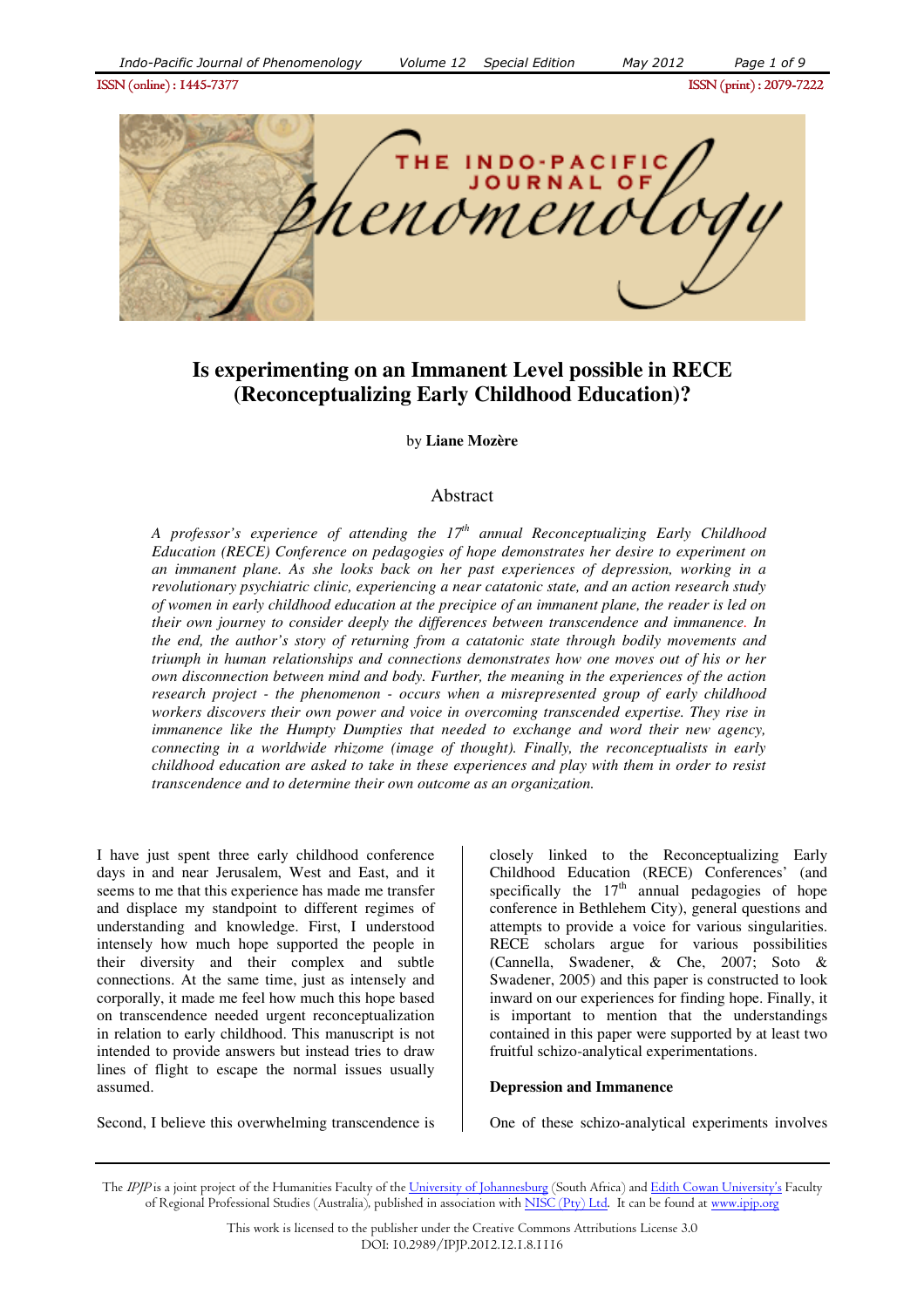the profound depression I have still not quite overcome. This depression has taught me that I had to learn to move, to walk, to swim again, to not talk of thinking and so forth. I will return to this topic later in this paper. Second, I must stress the immensely precious and always unpredictable encounters (*occursus* – Spinoza, 1994) that occur (in English this makes sense) either when encounters are renewed with old friends, such as with Gunilla Dahlberg, Liselotte Ollson, the RECE participants, and conducting field work with my friend and colleague Irène Jonas, or when new encounters befall each day.

These experiments reshape borders and territories thus becoming *loci* of hybridization, connection and contamination. This RECE Conference *per se* is already an immanent plane of possibilities, of virtualities. In this sense becoming a grandmother, as well as continuing research with Irène, has also generated new standpoints, which have made it possible to focus on events, bricolages and assemblages that I had previously seen as common sense. Singularities thus draw new maps and create new possibilities. For those who were at the RECE conference in Tempe and for those who have read the narrative (http://www.reconece.org/proceedings.html) on the RECE website that contained this brief introduction will know how I have twisted and redrawn lines since 2002 when I made my Deleuzo and Guattari (2000) coming-out. It will also show how other material is available to explore, discover and also create again.

I would now like to return to part one of my schizoanalytical experiments. Transcendence is like Truth, Oedipus or progress in History as in Marx's conceptualized "*le sens de l'histoire*" (Marx & Engels, 1846/1976, p. 62). These ways of transcendence pattern us, the moment we come to the world. There is no sense in trying to oppose these dominant paradigms because we will never lack the things they prescribe. On the contrary, there is plenty of it, indeed too much of it.

In Jerusalem it is possible to clearly sense the belief and hope that transcend the Israeli ways of living, behaving, and feeling, be they Jewish or Arabic peoples. In this incredible tossed salad of different types of Jewish traditions, consisting of non-religious Israeli Jews, all the differences amongst the Muslims, and all the various types of Christian traditions and tourists, there is nevertheless a strong impact, one could even say a weight, of religions. Within this article, I shall not try to develop an irrelevant argument on religion because I am not – thank God [sic] – an expert in these matters. However, this is connected to the way in which I reconceptualize hope in early childhood education.

Transcendence is a binary way of conceptualizing. This wording echoes what Glissant and Chamoiseau (2009) wrote in an address to Barrack Obama entitled *L'Intraitable beauté du monde.* In this address, the authors state that hope can only be produced as a process that links, connects, and transforms through what they call the *Tout-Monde* or the world as a whole. In this article, I use my own experience as a woman, an old Professor emeritus, a tourist, a swimmer, a neurotic, and a cosmopolitan singularity amongst other things to illustrate this abrupt conceptualization. I retired in September 2007 after eight years of terrible moral harassment in my university thanks to 'dear' colleagues (Mozère, 1999).

Immediately following my retirement, I spent four heavenly months bringing an end to articles, projects, and books to be completed. Then, one morning, I found myself simply unable to get up. An overwhelming, irresistible force literally knocked me down and out. I lay like a log, similar to the catatonic schizophrenic found in asylums. I was catatonic, in a way absent to myself, not a nervous breakdown, instead much closer to a car breakdown. It was just a total desire breakdown, there was no Super Ego to rely on, nothing but an emptiness that did not distress me or in a certain way affect me, I was just lying there in bed, not getting up, not moving about in ways that habituate life. My family and my friends had to help me for everything. They needed to fulfill the tiniest daily activities that seemed insurmountable to me: brushing my teeth, my hair, changing clothes, making up, tidying the house or cooking. The only things I managed to do were boil hot water for tea that comforted me and lay snuggly on the couch watching US TV series endlessly. In that space, I felt safe, for weeks, for months.

Having worked in La Borde, a revolutionary psychiatric clinic, I relied on their friendly and caring help, received medication and was later accompanied (and still am) by a schizo-analyst who is also a psychiatrist. La Borde was founded in 1953 in Cour Cheverny near Blois (Loire Chateaux area of France) by Dr Jean Oury who led this experimentation. Félix Guattari then followed as well as a Spanish Republican psychiatrist, François Tosquelles, who developed an incredible way of caring for schizophrenics in a very arid area in the Lozère in the village Saint Alban. Nuns and lay peasants were in charge. Neuroleptics had not yet been developed so Tosquelles was inventive and experimented with assemblages leading the patients to interact with the staff as well as with another and thus opening an 'empty' space where desire could eventually befall<sup>1</sup>.

 $\overline{a}$ 

<sup>&</sup>lt;sup>1</sup> He invented a so-called "stone workshop" in which the schizophrenics were assembled in pairs and had to bring stones from one place to another. The only goal was to have

The IPJP is a joint project of the Humanities Faculty of the University of Johannesburg (South Africa) and Edith Cowan University's Faculty of Regional Professional Studies (Australia), published in association with NISC (Pty) Ltd. It can be found at www.ipjp.org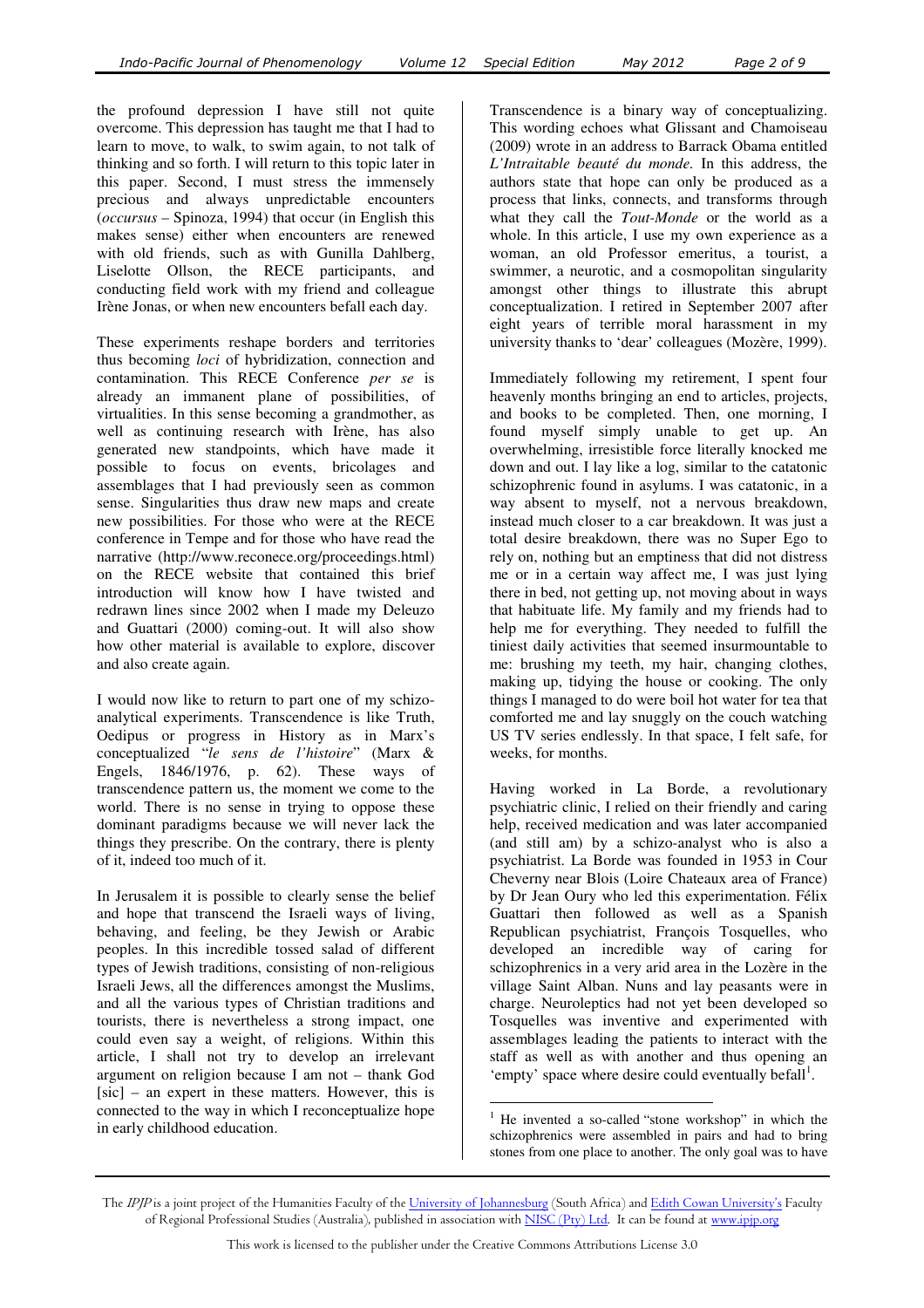Tosquelles (2003) experienced new ways of caring for his patients by empowering them through different channels that can be characterized as collective assemblages of enunciation. In La Borde, the idea was that it was first necessary to heal the asylum that was responsible for mishandling the patients, who were referred to as *pensionnaires* (a word meaning not patient, but guest or persons-welcomed). The *pensionnaires* and the caregivers (who could be lay peasants from the surrounding areas or so-called professionals) were all assigned to all tasks. In La Borde, the first assignments were radical. Everyone had to work in all sectors, and everyone had to have different activities every day, in order to avoid developing embodied habits. Everyone was encouraged to always question the practices and to discuss the organization of everyday life in different meetings, which even included the cook or the gardener. These meetings would map the tiniest moments and ways in which desire could emerge.

The *pensionnaires* were responsible for a specific structure, called the Club, which the clinic funded. This structure organized different activities that the *pensionnaires* could decide on. They could create a local newspaper, organize a trip and so forth. This revolutionary way of operating during this era resulted in conflict with the state social security system, as it was unwilling to pay medical doctors if they were cooking, taking care of laundry or creating a movie workshop. These activities were always led by the *pensionnaires.* Two major books regarding this era, *Histoire de la Psychiatrie de secteur* (Maraud & Fourquet, 1975) and *Histoires de La Borde* (Collectif De Chercheurs Du Cerfi, 1976) were published by CERFI, the freelance research group created by Guattari.

# **Subjected groups or subject-groups?**

 $\overline{a}$ 

I would now like to return to transcendence and immanence, which involves moving beyond desire and the extraordinary everyday involvements between mind and body. My two years of deep depression were a very rich experience and point towards some detours that will aid in reconceptualizing and focusing on what is required to escape transcendence in early childhood education. It is important to remember that transcendence is not only connected with religions; in fact, Parties, Trade-Unions, informal groups, or any type of organization, or as Foucault (1980) would call them '*dispositifs*', can be based on transcendence despite their claims of secularity. Every time there is

them possibly look at each other and perhaps exchange a few words together. This experimenting could last for months, but finally something would occur. There was no practical goal to this process, only an assemblage (Tosquelles, 2003).

a program, a protocol, or an institutionalized goal, transcendence is at stake. I relate this to what Guattari (1972) called 'subjected groups' or groups subjected to their sole survival, excluding everything that leaks (Olsson, 2009), and turning down everything that is not serious and that hates humor. The two things our group (later the CERFI) heard first, practically 27 years after meeting Guattari, were these words 'Always turn the soil for air' and 'Never take yourself too seriously' or '*toujours biner'* and '*ne jamais se prendre au sérieux'.* In such subjected groups, there is always something ahead of us that must be attained: and this is not only the Messiah, Paradise, or a radiant future as meticulously described by Zinoviev (1978) concerning the Stalinist society.

On the contrary, Guattari's 'subject group' is an *ad hoc* group; it has no universal goals but *hic et nunc* transitory. One could say local stages that are experimented and that can change disappear because of the advent of a new issue that opens new possibilities. The group is open, permeable: It delineates no strict borders and can (or cannot), once it has experimented with what this assemblage is able to operate, disappear or leak in other assemblages on a rhizomatic<sup>2</sup> plane of immanence. Deleuze  $(1985)$ wrote that "we have to believe in our world, not yesterday's, not tomorrow's. We need to believe in our world to make it livable because this world contains all the virtualities (p. 239)." This means that there is no predictable goal and, in accordance with Spinoza's (1994) conceptualization, we do not know what a body can do. Spinoza (1994) reminds us what a nightwalker is able to do.

To use an example close to us, the sucking power produced by a new born baby is absolutely fantastic. There is a new way of caring for new born babies in France, when the baby cries the adult gives him/her the little finger to suck. I was really impressed with the strength the baby was able to use. This strength is also felt when one feeds, but to feel it in this form is really astonishing. The sucking is unbelievably, disproportionately strong. Through this incredible act of strength, babies help us want to live in the world and to have hope.

## **Schizo-analysis**

During my depression, as I mentioned before, I had at least four exciting desirable and urgent tasks to fulfill (two books to finish, articles, and a 2010 Conference to prepare for with Chinese sociologists). In addition, I also had loveable tasks such as babysitting our two grandsons. However, goals and transcendence were of no help. I had wonderful and loving support from my family and a flowery bunch of friends phoning,

 $\overline{a}$ 

<sup>&</sup>lt;sup>2</sup> "images of thought" (Deleuze & Guattari, 1972).

The IPJP is a joint project of the Humanities Faculty of the University of Johannesburg (South Africa) and Edith Cowan University's Faculty of Regional Professional Studies (Australia), published in association with NISC (Pty) Ltd. It can be found at www.ipjp.org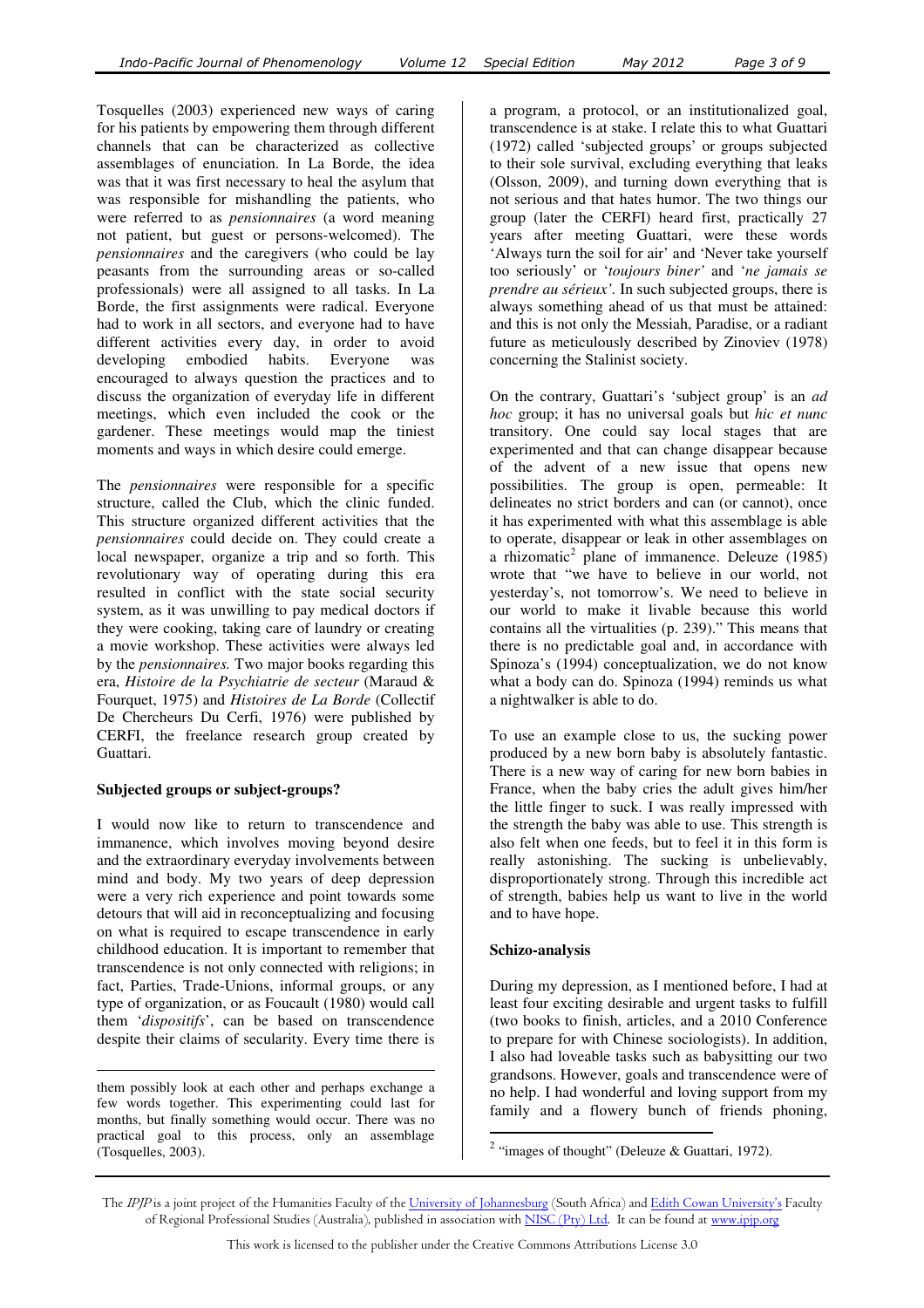visiting or mailing, but more was needed. I am not saying that I needed to be re-born [sic] but I did need some more materialistic (*matériels*), immanent crutches, assemblages that would be able to connect a step to another, in a way empirically drawing the parts of something like a machine (eventually becoming the draft or an outline of some kind of unknown *machines désirantes*). I asked friends to call me in the morning with messages such as: "Did you get out of bed?" "Did you have your shower?" "What do you plan the next hour?"

Some signals would blink  $-$  a slight connection was established, which sometimes lasted one morning, sometimes a few minutes. There was no linear or predictable progress that was at stake, instead there was experimenting; actually becoming a full time job needing no interpretation. Félix Guattari posited that one should intervene instead of interpret. Intervention brings hope, but it must be mechanical (*être machinante*) in Spinoza's (1994) sense of *la nature naturante*. If it is not mechanical then it is again transcendence (philanthropy, pity or guilt). At that stage in my depression, the schizo-analytical path that the psychiatrist led me on was precious. Micro-step by micro-step, I could see and grasp, in a way, not only my bed, the TV, the balcony, the shop down stairs, but I would also quickly rush back to what Deleuze and Guattari (1989) called the existential territory *(territoire existentiel)* that could protect me from the chaos, the black hole.

I also finally managed to go the swimming pool. I love swimming, and there I suddenly experienced a body again. It made me think later of Stella Nonna (Olsson, 2009), learning to walk or surf. It became an assemblage, a body with the water supporting it. However, the body also needed to be tamed in a way, to avoid the other bodies and the currents in the water, more or less speed, match gravitation and floating. Getting out of the water was sliding along an immanent plane. Objects that could help the legs to splash, bodies slammed beside me and it suited me as in Deleuze and Guattari's (1980) bodies without organs: "This body without organs is permeated by unformed, unstable matters, by flows in all directions, by free intensities or nomadic singularities, by mad or transitory particles" (p. 40).

I think that in RECE – whether or not people are believers is irrelevant – there is a search for immanence insofar as it has to do with bodies; children's bodies, adults' bodies. Recalling the depression, I was in a way learning to walk, to slide transversally (Guattari, 1972) as I did in the Dead Sea where a new body had to be experienced. It is also the case when I take care of Raphaël, age four (in Hebrew I think his name means *the one who heals*). When he hugs me and cuddles in my arms, the question

becomes whether I am cuddling him or whether he is cuddling me.

Sometimes I thought I was instrumentalizing him in order to defeat my depression; instrumentalizing his unconscious desire. However, I actually soon found out that it suited us both, it helped us both to increase our power of action (Spinoza, 1994). Raphaël also taught me to talk again, to run, to sing, and to dance. A collective assemblage of enunciation was being created. This phenomenon also occurs in schools for young children and in preschools each time adults and children produce situations, events together that suit both of them. This is much more in touch than the surrealistic *cadavre exquis* or automatic writing.

### **Experimenting on an immanent level is risky**

Relating to teaching, playing with or accompanying young children is risky; it never leaves you indifferent. If it does, this is because there is some kind of transcendence around and you are protecting yourself against the intensive outburst of desire children awaken in us. It is disturbing, chaotic, and dangerous. In particular, it endangers your identity, your self, and your knowledge. Through stepping away from transcendence one can then gain access to desire, which is a micro-political machinery or factory (*Anti Oedipus*).

I would now like to focus on exchanges with colleagues, Dahlberg and Olsson, and with a Belgian RECE member, Michel Vandebroeck, about a piece of action research led by children's school staff. These staff members are 99.99% women with very rudimentary training of about six months. They are called *auxiliaires de puériculture* and are auxiliaries of more expert staff (medical doctors, nurses, educators, psychologists). The local authority department felt that the auxiliaries were unsatisfied with the way the institutions handled them and so there was an official demand for this action research. The research was led in a suburb near Paris (Seine-Saint-Denis). Irène Jonas and I organized two groups, (one a year) consisting of 80 women who volunteered in about twenty centers for young children. The methodology was closely based on the mode of operations used in the consciousness groups in the 1960's Women's Liberation movement. It also incorporated an experiential approach through the use of hermeneutic phenomenology (Van Manen, 1990).

In the first place, as researchers we had posited that in this type of school for young children (*crèches*), the auxiliaries would have unique knowledge about adult and children interactions that traditional psychology, psychoanalysis or even cognitive social science have not acknowledged or noticed. In addition, in a certain sense, these fields do not have the practical or

The *IPJP* is a joint project of the Humanities Faculty of the <u>University of Johannesburg</u> (South Africa) and <u>Edith Cowan University's</u> Faculty of Regional Professional Studies (Australia), published in association with <u>NISC (Pty) Ltd</u>. It can be found at <u>www.ipjp.org</u>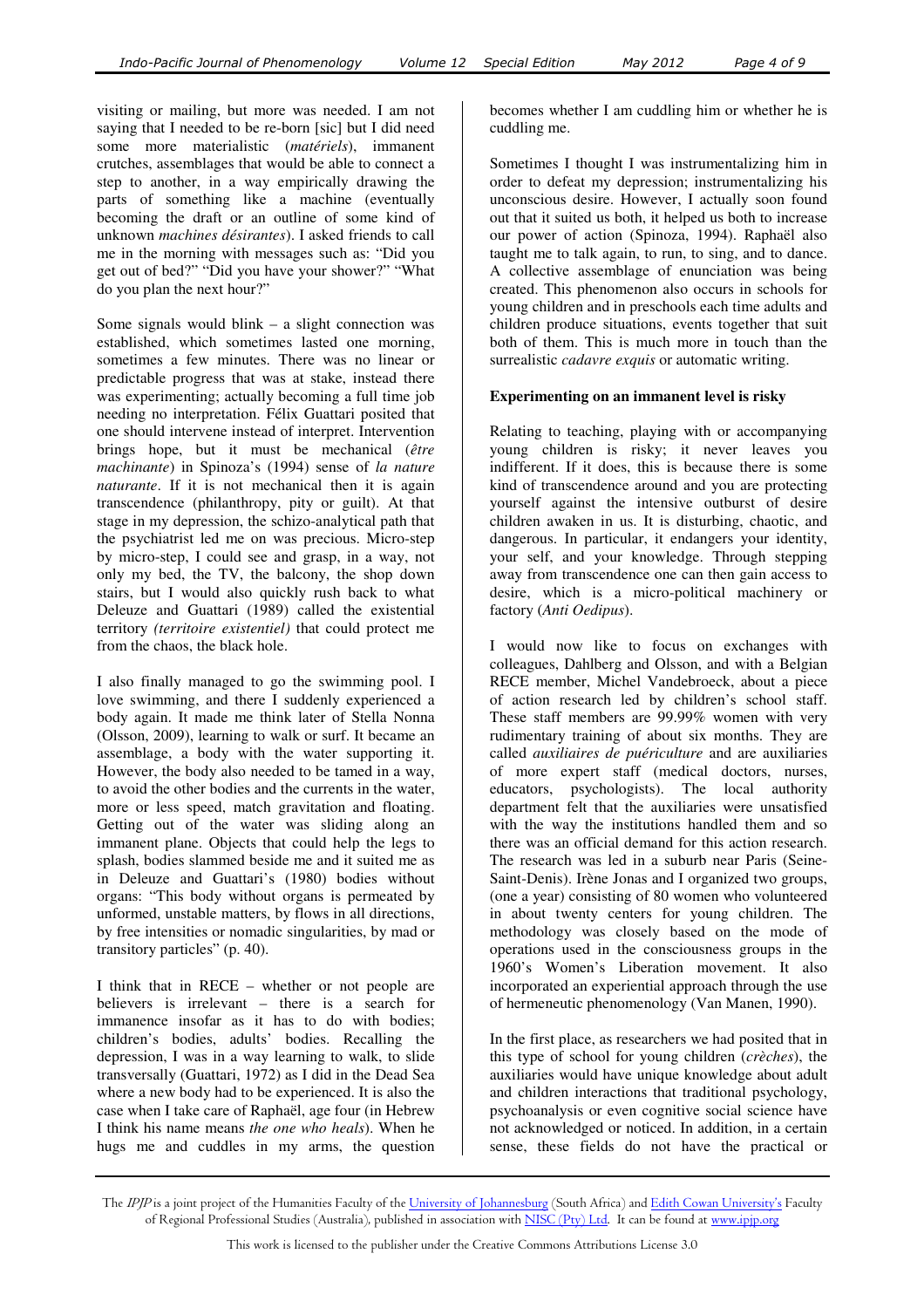theoretical ability to acknowledge or notice these interactions as they focus on a dyadic pattern of one child/one adult. On the contrary, within the children's centers a group of women along with one or several groups of children and educators have to handle face to face and group interactions between the children as well as relationships with the adults. These arenas embed multiple, complex, and often unpredictable relations and situations. In order to work with these interactions, the staff need to make use of serendipity competencies. Works by Piaget (1952), Freud (1908/1991), Lacan (1968) and even the ethologist Montagner (1978), a psychologist who observed children in nursery school behind a two-way mirror and labeled them as dominant or dominated children at age three, contain no information concerning serendipitous competencies.

These theoreticians were of no help in understanding how to behave and interact with the children while being as close as possible to them as they interact in groups that are always mobile (children quit the game, retire, others come in, others just pass along glancing). During the first three or four sessions (there were eight sessions in total) there was a form of denial about their specific competencies and the women would report to us that "We just take care of them", "Nothing special", and "We love children." Following these sessions, the usual common sense prevailed: "A woman is always able to mind children".

We then changed our strategy and asked them to tell us in a detailed manner exactly what they experienced, to describe some *special* and *particular* moments they could remember. We then discovered that they leaned on a materialistic, immanent plane and not on an ideological or transcendent plane, such as that suggested by Foucault (1980) in relation to applying the given principles of medical doctors or psychologists acting in the realm of power/knowledge *dispositifs*. The women used a very simple and common way of speaking; they spoke of "creations," which some of them called "magic moments", that they were able to welcome. These inventions were always embedded in rhizomes and at the same time always over-flooded by the children's escapes, simultaneous rebellions, and invasions as well as sparkling ideas or moments of apparent loneliness where the children would daydream and roam and experience something quite different.

After hearing their narratives, Irène and I discovered that it was those very immanent tools — *machines*  that empowered them to co-invent plays, situational relationships that were properly unthinkable because until then they were unthought-of (*inédit*) due to the fact that they had never occurred. This was a pragmatic process to which the women were open, it

occurred both in moments of organized play or in the 'in-between moments' (A'Beckett, 2007), where there was space and time for apparent emptiness, for shadows in corners. This links to what A'Beckett (2007) termed the 'unknown'. It is also possible to speak of unpredictable or even impossible events. These events can also be seen as untimely or *intempestif*, to take Nietzsche's wording.

Such untimely situations also occur in other arenas. Examples include Mandela being freed from jail and leading South Africa and even Obama being elected. A more recent example in France involves the very heterogeneous Green movement that is almost as strong as the Socialist Party<sup>3</sup>. From this point of view, hope is a search, an endeavour; a process one has to experiment with step by step, stone above stone. To do so means to escape transcendence, identity, Oedipus, to escape all the mainstream thinking and acting. It is of course easier to follow the common sense or orthodoxy, to rely on Oedipus, this is the more comfortable approach. However, it is of no help in allowing space for experimenting in early childhood education. This means that the process has to develop both in the south and in the north. There is no hope for the developing world if the only agenda is that of the IMF or the UNESCO grants that always rely on protocols and averages as well as quantitative data. For example, calculating the number of preschools can be relevant insofar as this can be compared to different countries, but indicates nothing in terms of aspects such as quality and desire.

We have to be especially attentive to the fact that universal standards must never be separated from immanent virtualities that need space and time in order to make it possible for an immanent plane where virtualities can unfold, propagate and contaminate what Blanchot (1989) called the Outside (at other moments Chaos), or what Glissant and Chamoiseau (2009) called the World as a Whole (*le Tout-Monde*). On an immanent plane, there are only movements, singularities, sleep, and no persons to whom something should be owed. Hope can only unfold when I, who, following the French poet Rimbaud's (1962) word, is "Another", is erased. The 'I' who thinks that somebody owes me something or that my identity needs recognition is handicapped.

Many of the third generation immigrants' children, whose parents came to France in the early 1950s, demand recognition on that basis. They feel that colonization wronged them (which is true), so France

 $\overline{a}$ 

 $3$  Today, this movement has practically split, on the one hand the Party (one could say a subjected group) and on the other a cooperative that is trying to invent new behaviours, new paths to invent a new manner of developing what Deleuze and Guattari called micro-politics (1980).

The *IPJP* is a joint project of the Humanities Faculty of the <u>University of Johannesburg</u> (South Africa) and <u>Edith Cowan University's</u> Faculty of Regional Professional Studies (Australia), published in association with <u>NISC (Pty) Ltd</u>. It can be found at <u>www.ipjp.org</u>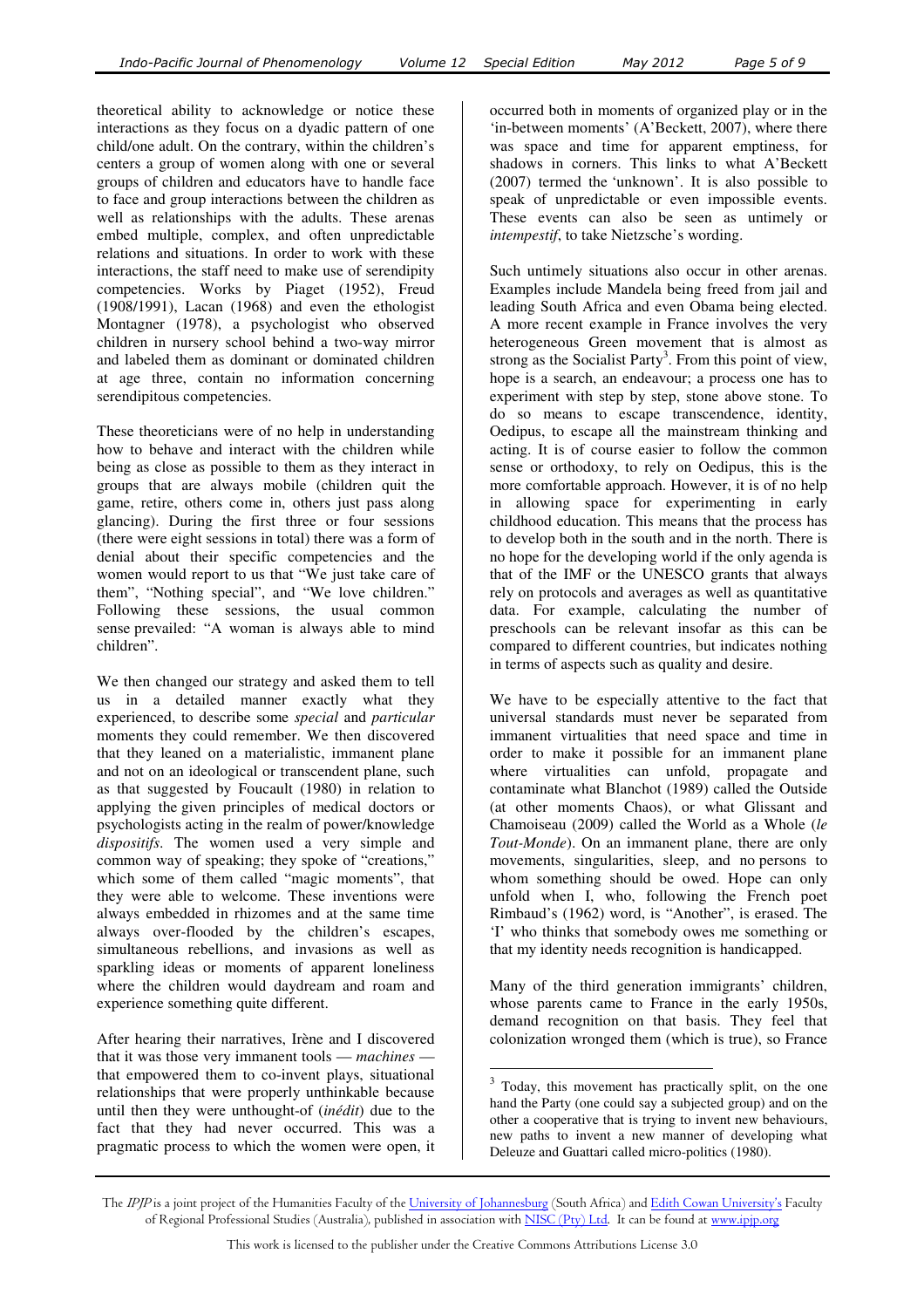discrimination. However, being resentful, instead of opening virtualities, locks them up in transcendence (based mostly on identity, particularly group identities, and sometimes religious ones) that only creates more relegation, exclusion and despair. No hope can be attained or experienced in this way. Demanding recognition is hopeless. There are wonderful people who invent many arenas to imagine how to share and how to create, but because they are not connected (part of macro-politics in institutions that may be useful), their realm of efficiency, of action, their energy and their power of action are necessarily limited. Only a rhizomatic spreading can give life and desire a chance.

# **Rhizomes as proliferation and contamination**

If one wishes to take this rhizomatic spreading seriously, it means that one has to open paths that lead to previously improbable possibilities. We must provide empty space and time to facilitate access to unconscious desire. Everyone in early childhood education can agree on the fact that it is necessary to listen attentively and be smiling and loving. The question is whether these reasonable behaviours are able necessarily to lead to appropriate care. I can consciously decide to be nice and welcoming. I can receive training to achieve being nice and welcoming. However, if something worries me, if something in the child's or the parent's behaviour shocks me or does not please me, is it possible to refrain from pretending to smile, and from pretending to be benevolent *vis à* vis that child or that parent? There must be a way out of this dilemma.

Many professionals simply work according to the protocols that they have been taught to believe. In this regard, a French psychiatrist, Bokobza (2006), criticizes this type of practice and notices that in psychiatry today, practitioners no longer care about a sick and suffering singularity, but only deal with a disease. The question is then whether I should (or may) disclose and dis-cover an unconscious desire that pops up or out as a result of *lapsus linguae*, a behaviour, or an unconscious deliberate mistake.

At this point, I would like to question expertise as it relates to transcendence. Expertise is seen as scientifically inescapable. Many experts speak about subjects on television and then rush around the world giving the same modeled, stereotyped answers in all fields. This is closely linked to RECE's focus on hope. Through not following the Piagetian, Freudian, or Lacanian stages or stations that refer to transcendence and determinism and accept no singularity, after structuralism that posits things such

as Oedipus or prohibition of incest as universal, a new expertise is now developing through those cognitive sciences that argue that children's development is dependent on structures of the brain. They establish norms in relation to the maturation of the brain. This turn of events follows the exact same pattern as previous events: If a child does not manage this type of specific auxiliary exercise, if a child fails or plays too much, the parents will be informed that the child must see a child psychiatrist. In the French *écoles maternelles* the government protocols and regulations make use of cognitive standards which are only resisted by some sensible auxiliaries, pre-school teachers and pedagogical teams.

In order to address this position we need to remember what we learnt from the staff in the schools for young children. As Deleuze and Guattari (1989) claim in *Thousand Plateaus*, desire speaks to desire. In our RECE working processes we need to keep in mind this immanent posture (perhaps position) that is the only way to enable a relevant shared advice. Whatever good our advice contains, it should always connect *in situ* to what is occurring and should never contain recommendations or decontextualized proposals. If we do this then we are experimenting while accompanying the auxiliaries and the children; we share and we become part of the story.

If RECE wants to support pedagogies of hope, especially in the countries of the South where international experts (OECD, IMF, UNESCO) and these types of programs, protocols and legislation are used, it would be useful to map the influence of cognitivism in as many countries as possible. This would enable RECE to stress complexity, singularity, multiple standpoints and maybe even so-called 'useless' subjects such as emotions, sensitivity, attentiveness and love.

In the end, there is no space for heterogeneity, only for expertise. It is important to recall that expertise means judging. Experts' judgments decide what is good or evil, and what is right or wrong. That is the reason why expertise is so strong, because when actions, situations, and behaviours are judged to be appropriate they can be relied on. If RECE wishes to develop pedagogies of hope it is important to understand that expertise of that kind is particularly inappropriate for children of the South, who are still sensitive to the five senses. Peer and generation relations are very different in the South and can inform pedagogies for the North, not as a *status quo* but in the sense of the World as a Whole (le *Tout-Monde*). Desire is untimely and, as I said before, unreasonable. Pedagogies of hope can only rest on immanence, on an unconscious desire that is immediately political, micro-political (Guattari & Rolnik, 2007).

The *IPJP* is a joint project of the Humanities Faculty of the <u>University of Johannesburg</u> (South Africa) and <u>Edith Cowan University's</u> Faculty of Regional Professional Studies (Australia), published in association with <u>NISC (Pty) Ltd</u>. It can be found at <u>www.ipjp.org</u>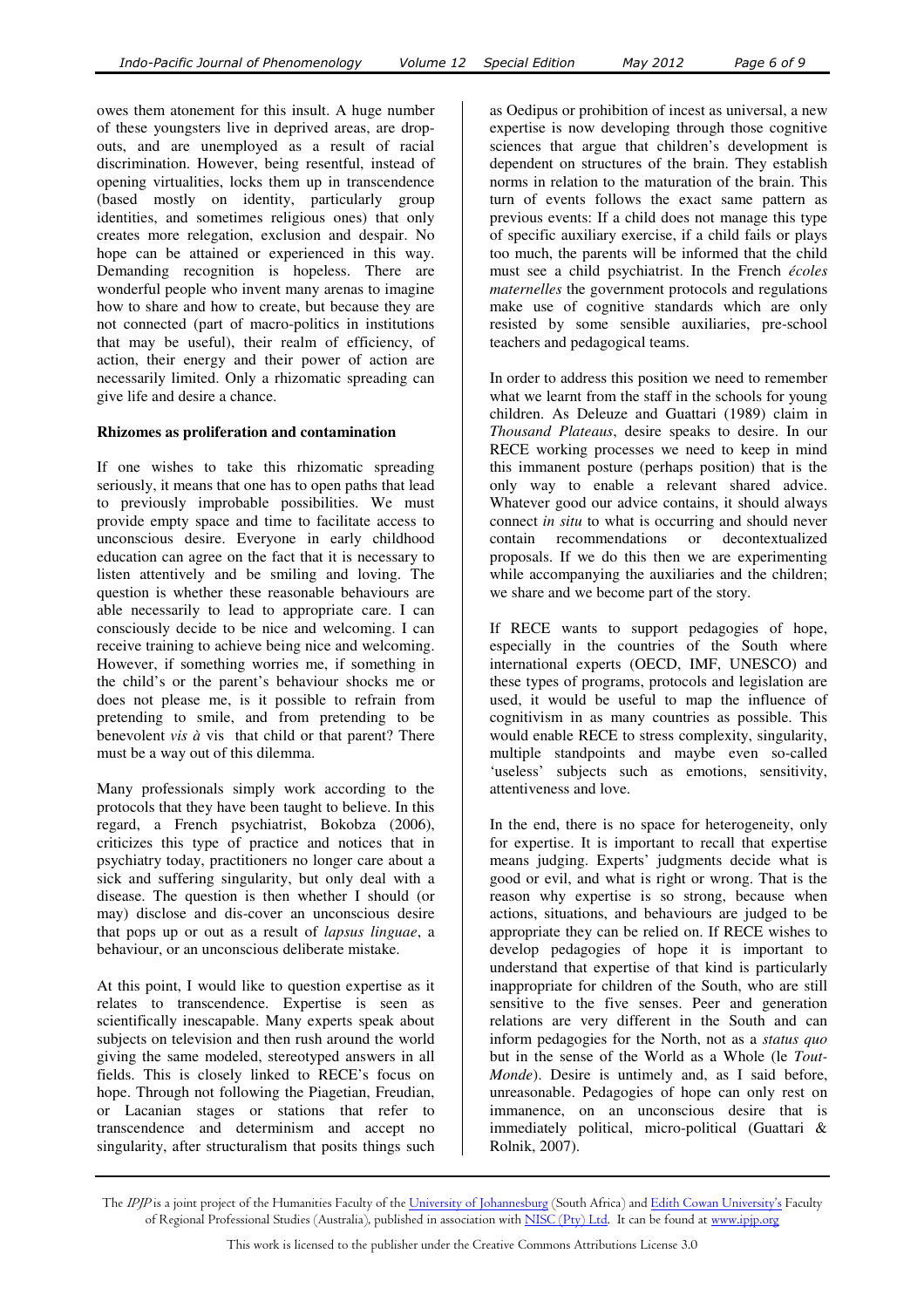When an educator cradles or smiles at a child and gives way to her own unconscious desire, this immediately connects to the unconscious desire of the child and also of the other educators. As I was reminded by my dear colleagues, Dahlberg and A'Beckett "One must put words on what is happening there" (Personal communication, June 2009). When desire is at stake it leads to and comforts micropolitical issues that at a tiny level endanger the normative systems. The staff members of the *crèches* involved in the action research phenomenon were very clear about this meaning in their work. When the process was presented to the Head of the Department, the medical doctors and the psychologists, the psychologists started to talk about the staff – one could say above their heads. The reaction was immediately lively, these women were furious and they told all these experts "It's our experience and sharing that entitles us to speak up."

Through this action research experience, the women who participated in the study were fed by expert knowledge, but also invented and shared vernacular know-hows, feel-hows, and bricolages. They then wove all these items together using their own singular recipe. They wandered from one arena to another, searching and exploring bodies, territories, and archipelagos by assembling and disassembling

mobile, fluid, and leaking groups. They tried to do their best but they also tried to do what was comfortable for them, what suited them, even with one less colleague that day. Once the women had voiced their feelings, the *rapport de forces* suddenly changed in the auditorium. They were voicing Hirschmann (1970) as their experience in front of experts. Desire had made a thundering entrance. It would not be suppressed, at least not for the moment. These women had invented a sort of rhizomatic nomadism in this auditorium; it changed the statuses and the roles. They were de-homogenizing the whole assembly, turning it upside down. Humpty Dumpties that needed to exchange and word this new agency were connecting in a worldwide rhizome.

Following this occurrence, we will be publishing a book on this experience and the staff members will be the authors, the voices of their own lives. For Reconceptualizing Early Childhood Education, many similar experiments are conducted all over the world and we can connect them. This will lead to more power of action and agency in terms of pedagogies of hope and playing on an immanent level.

\_\_\_\_\_\_\_\_\_\_\_\_\_\_\_\_

### **Referencing Format**

Mozère, L. (2012). Is experimenting on an immanent level possible in RECE? (Reconceptualizing Early Childhood Education). *Indo-Pacific Journal of Phenomenology*, 12 (Special Edition, May: *Early Childhood Education and Phenomenology*), 9 pp. doi:10.2989/IPJP.2012.12. 1.8.1116

## **About the Author**



Liane Mozère is a Professor Emeritus of Sociology at the Paul Verlaine University in Metz (France). She is a French sociologist and feminist born in China in 1939, who later participated in the early activities and commitments of the Psychiatric Clinic of La Borde. Liane met Félix Guattari and worked with him from 1965 to 1992 in a freelance research group (*Centre d'Etude, de Rechercher et de Formation Institutionnelles* - CERFI).

Liane met Gilles Deleuze in 1969 and has since tried to make experimental use of Deleuze and Guattari's concepts (as well as many other unique considerations) in a range of different sociological fields including early childhood, gender, migrations, apolitical ethic of care, urban sociology, and Chinese society. All of her work, including her latest book *Fleuves et rivières couleront toujours. Les* 

*nouvelles urbanités chinoises*, has focused on giving voice to the invisible social agents and their unheard competencies.

Liane advocates for a grass root, vernacular sociology that is able to empower others and value their practices.

E-mail address: hllm@free.fr

The IPJP is a joint project of the Humanities Faculty of the University of Johannesburg (South Africa) and Edith Cowan University's Faculty of Regional Professional Studies (Australia), published in association with NISC (Pty) Ltd. It can be found at www.ipjp.org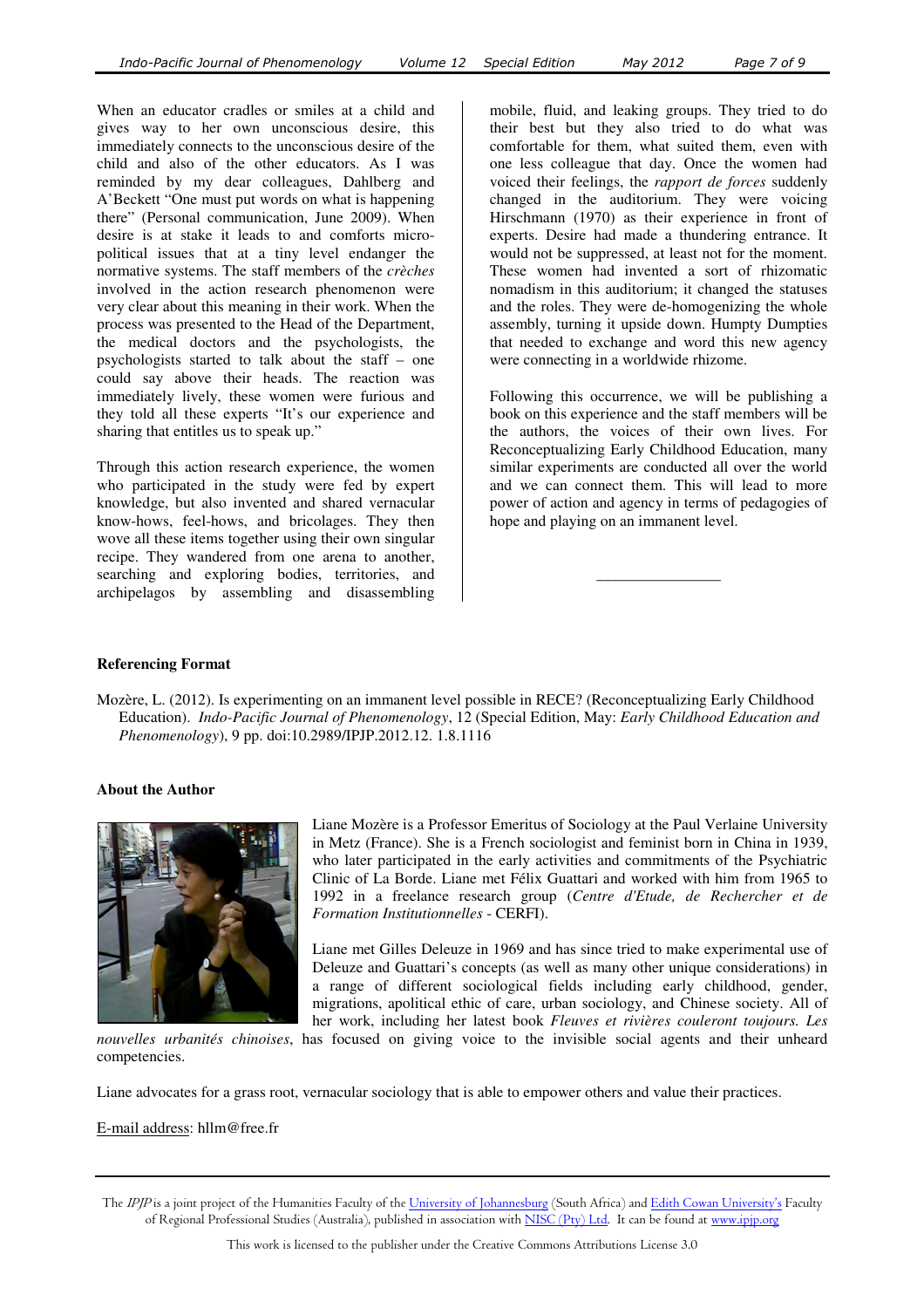#### **References**

- A'Beckett, C. J. (2007). *Playing in the In-between: Implications for early childhood education of new views of social relations*. Unpublished doctoral dissertation, University of New South Wales, Kensington, NSW, Australia.
- Blanchot, M. (1989). *The space of literature*. (A. Smock, trans.). London: University of Nebraska Press.
- Bokobza, H. (2006*). La psychiatrie en péril: en dépit des états généraux*. Ramonville Saint-Agne: Erès.
- Cannella, G. S., Swadener, B. B., & Che, Y. (2007). Entry: Reconceptualists. In R. New and M. Cochran (Eds.), *International encyclopedia of early childhood education* (Vol. 3, pp. 693-696). Westport, Connecticut: Praeger.
- Collectif De Chercheurs Du Cerfi. (1976). *Histoires de La Borde*. Paris: *Recherches.*
- Dahlberg, G., & Moss, P. (2011). *Contesting early childhood and opening for change*. NY: Routledge.
- Deleuze, G. (1968). *Spinoza et le problem de l'expression*: *Collection arguments*. Paris: Les Editions de Minuit.
- Deleuze, G. (1985) *Pourparlers*. Paris: Minuit.
- Deleuze, G. (1989). *Cinema 2: The time-image*. (H. Tomlinson & R. Galetta, Trans.). Minneapolis: University of Minnesota Press. (Original work published 1989).
- Deleuze, G. & Guattari, F. (1989). *Les trois ecologies*. Paris: Galilée.
- Deleuze, G. & Guattari, F. (1972), *Anti-Oedipe*. Paris: Minuit.
- Deleuze, G. & Guattari, F. (1980/2004). *A thousand plateaus*. (Brian Massumi, Trans.). London and New York: Continuum.
- Deleuze, G. & Guattari, F. (2000). A *thousand plateaus*. Paris: Minuit.
- Foucault, M. (1980). "The Confession of the Flesh" (1977) interview. In C. Gordon (Ed.), *Power/knowledge selected interviews and other writings* (pp. 194-228). NY: Pantheon (Knopf Publishing).
- Freud, S. (1991). On the sexual theories of children*.* In A. Richards (Ed.), *Penguin Freud library* (Volume 7). London: Penguin. (Original work published 1908).
- Glissant E. & Chamoiseau, P. (2009). *L'Intraitable beauté du monde. Adresse à Barack Obama*, Paris: éditions Galaad.
- Guattari, F. (1972). *Psychanalyse et transversalité*, Paris: Maspero.
- Guattari, F. (1995). *Chaosmosis: An ethico-aesthetic paradigm.* (P. Bains and J. Pefanis, Trans.). Bloomington and Indianapolis: Indiana University Press.
- Guattari, F., & Rolnik, S, (2007). *Micropolitiques.* Paris: Les empêcheurs de penser en rond.
- Hirschman, A. (1970). *Voice, exit and loyalty*. Boston, MA: Harvard University Press.
- Lacan, J. (1968). *The language of the self: The function of language in psychoanalysis*. (A. Wilden, Trans.) Baltimore: The Johns Hopkins University Press.
- Maraud, L., & Fourquet, F. (1975). *Histoire de la psychiatrie de secteur*. Paris: Recherches.
- Marx, K. & Engels, F. (1846/1976). *The German ideology*. Moscow: Progress Publishers.

Montagner, H. (1978). *L'Enfant et la Communication*. Paris: Stock.

The IPJP is a joint project of the Humanities Faculty of the University of Johannesburg (South Africa) and Edith Cowan University's Faculty of Regional Professional Studies (Australia), published in association with NISC (Pty) Ltd. It can be found at www.ipjp.org